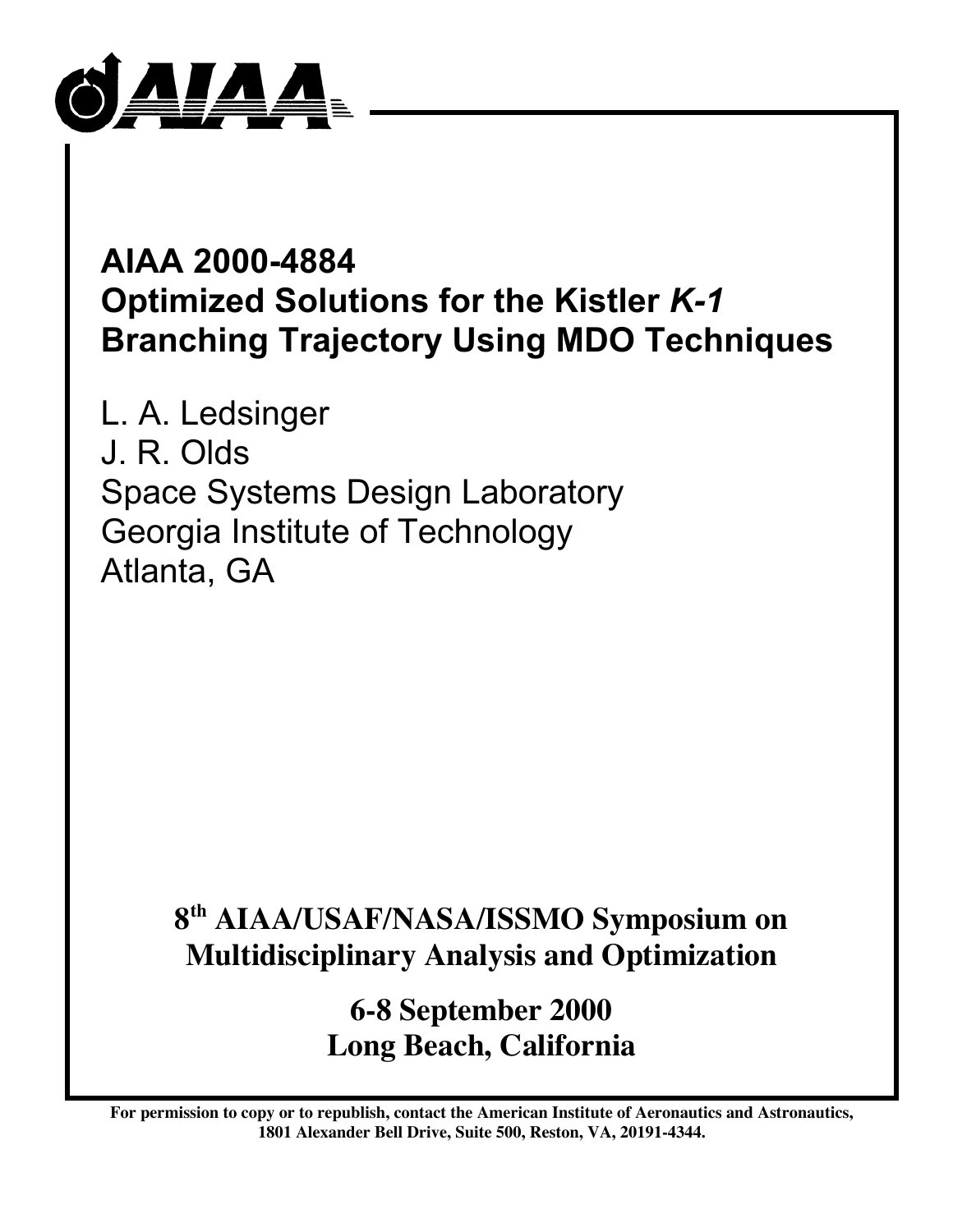# **Optimized Solutions for the Kistler** *K-1* **Branching Trajectory Using MDO Techniques**

Laura A. Ledsinger<sup>†</sup> Dr. John R. Olds<sup>††</sup> Space Systems Design Laboratory School of Aerospace Engineering Georgia Institute of Technology, Atlanta, GA 30332-0150

# **ABSTRACT**

Fully reusable two-stage-to-orbit vehicle designs that incorporate 'branching' trajectories during their ascent are of current interest in the advanced launch vehicle design community. Unlike expendable vehicle designs, the booster of a reusable system must fly to a designated landing site after staging. Therefore, both the booster return branch and the orbital upper stage branch along with the lower ascent trajectory are of interest after the staging point and must be simultaneously optimized in order to achieve an overall system objective. Current and notable designs in this class include the U. S. Air Force Space Operations Vehicle designs with their 'pop-up' trajectories, the Kelly Astroliner, the Kistler *K-1*, the two-stage-to-orbit vehicle *Stargazer*, and NASA's proposed liquid flyback booster designs (Space Shuttle booster replacement).

The solution to this problem using an industrystandard trajectory optimization code (POST) typically requires at least two separate computer jobs — one for the orbital branch, from the ground to orbit, and one for the flyback branch, from the staging point to the landing site. These jobs are coupled and their data requirements are interdependent. These requirements must be taken into consideration when optimizing the entire trajectory. This paper analyzes the results of branching trajectory optimization for the Kistler *K-1* launch vehicle with respect to computational efficiency and data consistency for various solution methods. In particular, these methods originate from the field of Multidisciplinary Design Optimization (MDO).

#### **NOMENCLATURE**

NASA National Aeronautics and Space Admin. RTLS Return to Launch Site

#### **INTRODUCTION**

In order to lower costs, designers of advanced twostage-to-orbit (TSTO) launch vehicles are considering launch systems in which the booster stage can be recovered, serviced, and reflown. Often the reusable booster is required to land at a predesignated recovery site either near the original launch site (RTLS-style trajectory, Figure 1) or downrange of the staging point (Figure 2). In these cases, the entire trajectory is composed of three parts. The ascent portion follows the vehicle from launch to staging. At this point, the trajectory is assumed to split into two 'branches.' One is the *orbital branch* beginning at staging and following the orbital upper stage all the way to orbit. The second branch, or *flyback branch*, starts at staging and follows the reusable booster to its landing site. Due to recovery distance or out-of-plane maneuvers required, the booster is often powered for its flight to the landing site. In simulations where the booster is jettisoned from an orbital vehicle, it may be convenient to combine the ascent trajectory and the orbital branch to create one computer job, as is the case with the Kistler *K-1*. The same may be said about a launch vehicle with an upper stage that is jettisoned; the ascent trajectory and the flyback branch may be combined.

<sup>†</sup>  *- Ph.D. Candidate, School of Aerospace Engineering, Member AIAA.*

<sup>††</sup> *- Assistant Professor, School of Aerospace Engineering, Senior Member AIAA.*

Copyright ©2000 by Laura A. Ledsinger and John R. Olds. Published by the American Institute of Aeronautics and Astronautics, Inc., with permission.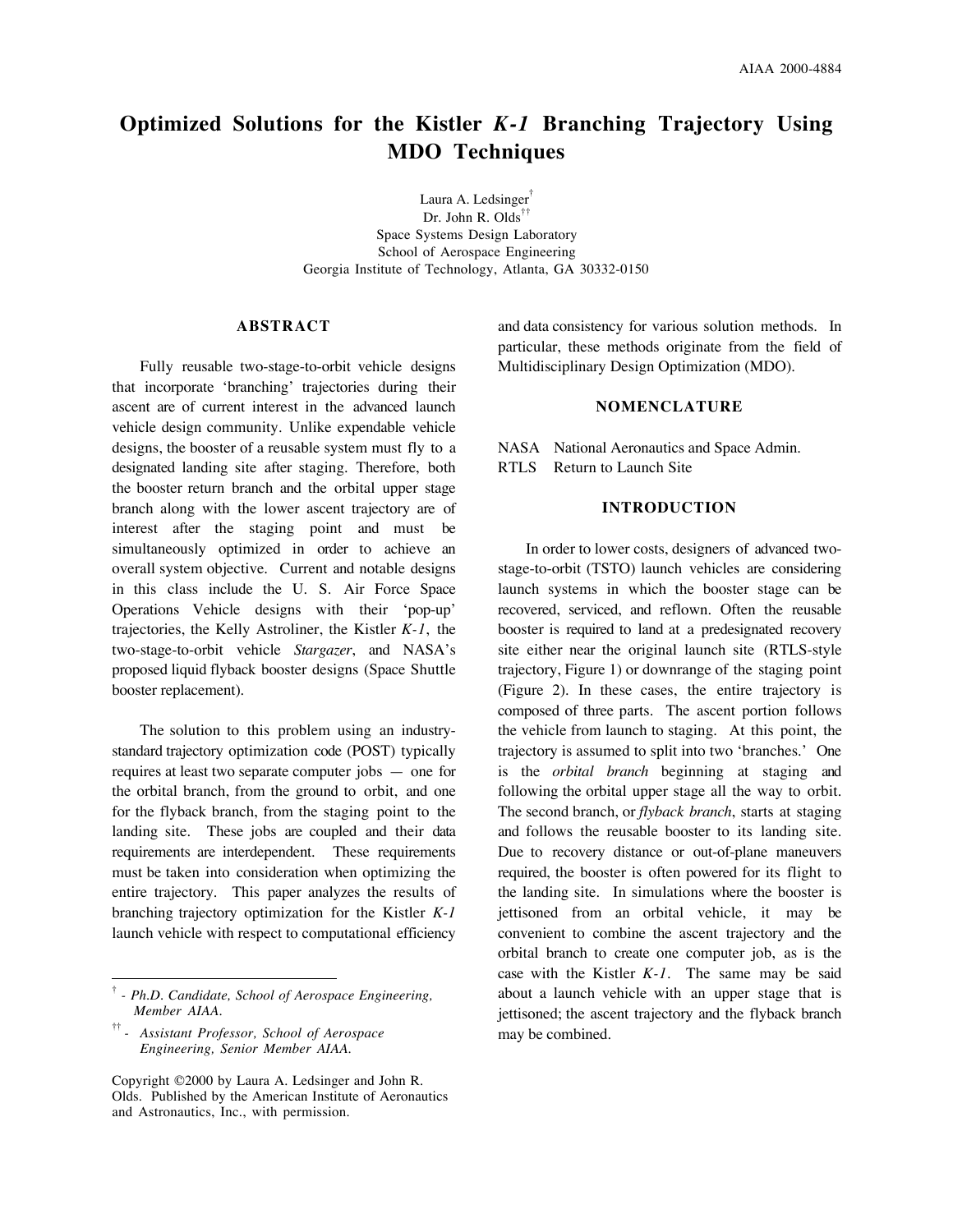

Downrange Booster Recovery

*Figure 1: RTLS Branching Trajectory*



RTLS Booster Recovery

*Figure 2: Downrange Branching Trajectory*

In general, both the orbital branch and the flyback branch rely upon the ascent trajectory for their respective initial conditions. These initial conditions are state vectors composed of geographical position, altitude, velocity, flight path angle, velocity azimuth, and possibly staging weight. The ascent trajectory also depends on both branches. Assuming that the booster is powered, the amount of flyback fuel required by the booster influences the gross lift-off weight of the vehicle and thus the ascent path. The weight of the upper stage (which is dependent upon initial staging conditions) also affects the gross lift-off weight of the vehicle and thus the ascent path. Consequently, all the parts of the entire trajectory are coupled or interdependent.

The optimization of branching trajectories differs a great deal from that of the single trajectory. The fact that there are now two, or even three, different parts of the overall branching trajectory makes the optimization more complex. The existence of the staging point means that compromises must be made between the orbital and flyback branches. An example is that typically the upper stage wants a larger flight path angle at staging. This helps it achieve its orbit goals in a shorter amount of time (than with a smaller flight path angle) and thus aids in minimizing its fuel consumed during the orbital portion of the trajectory. At the same time, the booster desires a smaller flight path angle. The closer the velocity vector is to the horizontal, the faster the booster can achieve that negative flight path angle that is needed to aim the vehicle back to the earth. This also helps to minimize fuel. It is evident that a compromise is needed when the overall trajectory is considered.

Another important aspect of the branching trajectory is the feedback of the flyback fuel and the upper stage fuel. Unnecessary extra fuel in the booster or the upper stage means that either extra payload can be taken to orbit or smaller vehicles (booster and upper stage) can be used. Not enough fuel means that orbit conditions may not be met and the booster does not return to its designated landing site. Thus, the feedback of these fuels is required.

#### *Traditional Solution Methods*

Unfortunately, a common method currently used in industry for optimizing a branching trajectory problem (henceforth the *'One-and-Done' Method*), while recognizing the coupling of the ascent trajectory and orbital branch, ignores the flyback fuel dependency from the flyback branch to the ascent trajectory. The ascent trajectory, orbital branch, and flyback branch are treated as separate, but sequential optimization subproblems. A reasonable guess at upper stage mass, flyback fuel, and associated structure is made to establish an initial booster weight. Then, the ascent is optimized for maximum weight at staging (or some other similar criteria). The ascent trajectory will produce a staging state vector used to initiate the orbital branch and the flyback branch. This vector includes altitude, velocity, flight path angle, velocity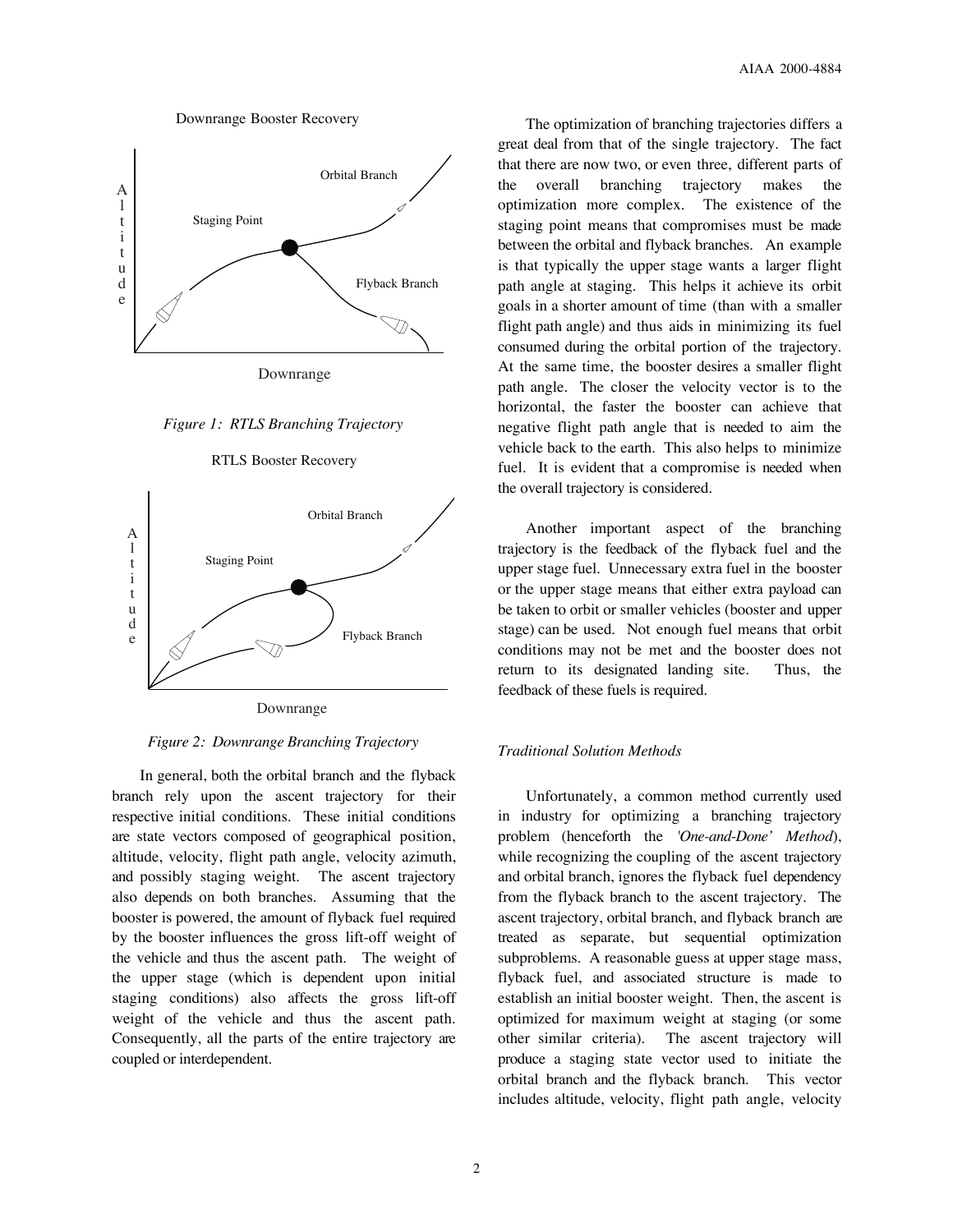azimuth, latitude, longitude, and sometimes staging weight. The orbital branch will typically be optimized with respect to maximizing the upper stage burnout weight, while the flyback branch will typically be optimized with respect to minimizing the flyback fuel consumed.

There are a number of deficiencies in the 'one-anddone' method. A major deficiency is that the final solution is not 'internally consistent,' in other words, it is not guaranteed to be converged between the subproblems. The feedback is not there; the problems that this creates have been discussed above.

This aforementioned deficiency can be eliminated through iteration between the ascent, upper stage, and the flyback branches. From this point on, this method will be referred to as the Manual Iteration method. A significant deficiency still exists with this method as with the 'one-and-done' method.

At a fundamental level, these methods are inherently flawed. The objective functions of the subproblems are not the same; therefore, they can be in conflict. If the system-level objective is to deliver a certain payload to orbit with a minimum weight booster, then why expect an optimum solution from a method that first maximizes the payload to orbit for the orbital branch, then minimizes the flyback fuel for the flyback branch? A compromise in the staging conditions can be made such that it reduces the flyback fuel and thus decreases the booster weight. A proper solution to this problem requires simultaneous and coupled treatment of all branches of the trajectory, and the establishment of a single, consistent objective function between them (i.e. a system-level optimization).

Many in industry have recognized the deficiencies of the 'one-and-done' and manual iteration methods. Some have employed optimizers that solve the branching trajectory problem as a whole. Boeing uses one OTIS<sup>1</sup> simulation for the entire branching trajectory. Shuttle-IUS branching trajectories have been simulated at the Aerospace Corporation<sup>2</sup> with a system-level optimizer. Feedback of the fuels was not considered.

At NASA Langley, research with POST (The Program to Optimize Simulated Trajectories) is continuing. POST  $I^3$  can not simulate branching trajectories. Branching trajectory research has included investigations of a bimese vehicle<sup>4</sup> with a glideback return to the launch site and a Sänger-like vehicle<sup>5</sup> which included a powered RTLS. Such research with POST I did not include feedback or system-level optimizers. POST II<sup>6</sup> is currently being tested. POST II can simulate multiple vehicles and thus branching trajectories as one entire trajectory simulation. At this time, fuel feedback is not an option.

For this research, the optimization of branching trajectories has been solved using the POST I code. The solution methods of the 'one-and-done' and manual iteration methods rely on at most three separate POST input decks — one for the ascent to staging trajectory subproblem, one for the orbital branch subproblem, and one for the flyback branch subproblem. Each subproblem has its own independent variables, constraints, and objective function. The current research has retained the POST I code and the use of at most three separate input decks (one job for each part), but also eliminated any objective function conflict and lack of data consistency between them. This has produced a solution that resulted in internally consistent data (the fuels' feedback is reflected in the initial gross weight, etc.) and a single system-level objective function (without conflicting objective functions for each subproblem).

#### *Trajectory Optimization with POST*

POST I, typically used in conceptual design, is not capable of simultaneously treating and optimizing all parts of a branching trajectory. It is a Lockheed Martin and NASA code that is widely used for trajectory optimization problems in advanced vehicle design. POST is a generalized event-oriented code that numerically integrates the equations of motion of a flight vehicle given definitions of aerodynamic coefficients, propulsion system characteristics, atmosphere tables, and gravitational models. Guidance algorithms used in each phase are user-defined. Numerical optimization is used to satisfy trajectory constraints and minimize a user-defined objective function by changing independent steering and propulsion variables along the flight path. POST runs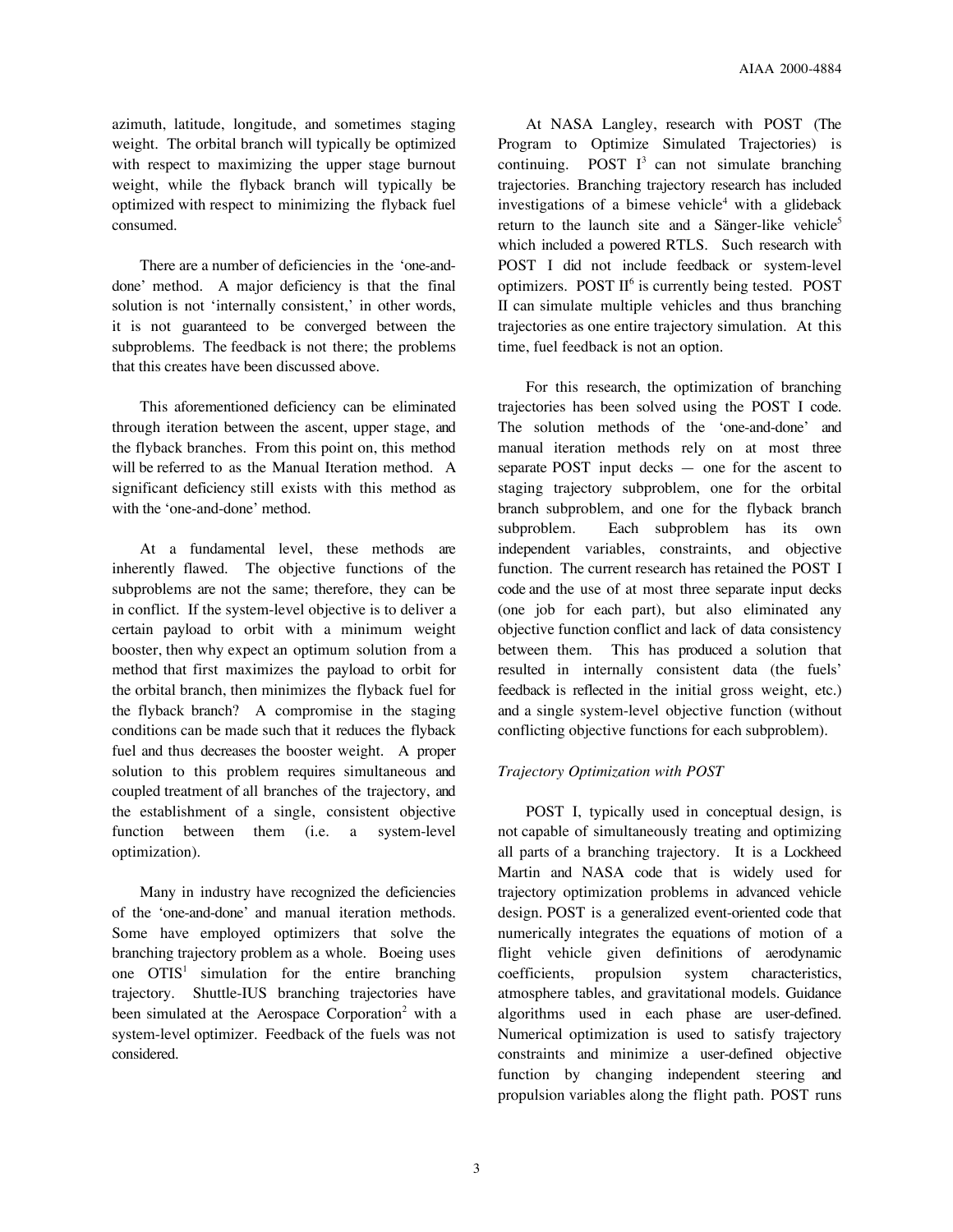in a batch execution mode and depends on an input file (or input deck) to define the initial trajectory, event structure, vehicle parameters, independent variables, constraints, and objective function. Multiple objective functions and simultaneous trajectory branches cannot currently be defined in POST I.

For this research, the optimization of branching trajectories has been solved using the POST I code. The solution methods of the 'one-and-done' and manual iteration methods rely on at most three separate POST input decks — one for the ascent trajectory subproblem, one for the orbital branch subproblem, and one for the flyback branch subproblem. Each subproblem has it's own independent variables, constraints, and objective function. This research has retained the POST I code and the use of at most three separate input decks (one job for each part), but also eliminated any objective function conflict and lack of data consistency between them. This has produced a solution that resulted in internally consistent data (the fuels' feedback is reflected in the initial gross weight, etc.) and a single system-level objective function (without conflicting objective functions for each subproblem).

# **THE KISTLER** *K-1*

To provide applicability to this research, the missions of candidate TSTO launch vehicle designs were chosen to serve as reference missions. In this paper, the analysis and results for the Kistler *K-1* is presented.

# *Kistler* K-1

Many launch vehicles are currently being developed by commercial industries with the goal of capturing a profitable share of the growing satellite launch market. Such is the case of the Kistler *K-1* launch vehicle.7 The *K-1* (Figure 3, Ref. 8) will be a fully reusable, two stage vehicle that incorporates branching trajectories. The vehicle's booster will use three Aerojet modified NK33 engines and the upper stage will be propelled by one Aerojet- modified NK43 engine.<sup>9,10</sup> There will be different versions of the vehicle to accommodate various payload classes. One of its missions will be to deliver a 3400 lbs to a 51 nmi x 486 nmi x 51˚ orbit. This is the mission that will be analyzed in this study. The data (weights, trajectory constraints, engine data, etc.) pertaining to that mission was provided directly by Kistler Aerospace.<sup>11</sup>



*Figure 3: The* K-1 *Launch Vehicle*<sup>8</sup>



*Figure 4: The* K-1 *Trajectory*<sup>8</sup>

The trajectory of the *K-1* launch vehicle can be seen in Figure 4.<sup>8</sup> It will consist of an RTLS type branching trajectory as in Figure 1. After launch from the site at Woomera, Australia, the entire *K-1* will fly until staging approximately 120 seconds later. After staging, the booster performs a pitcharound maneuver that will guide itself back to within 10,000 ft of the launch site, to land with airbags and parachutes. The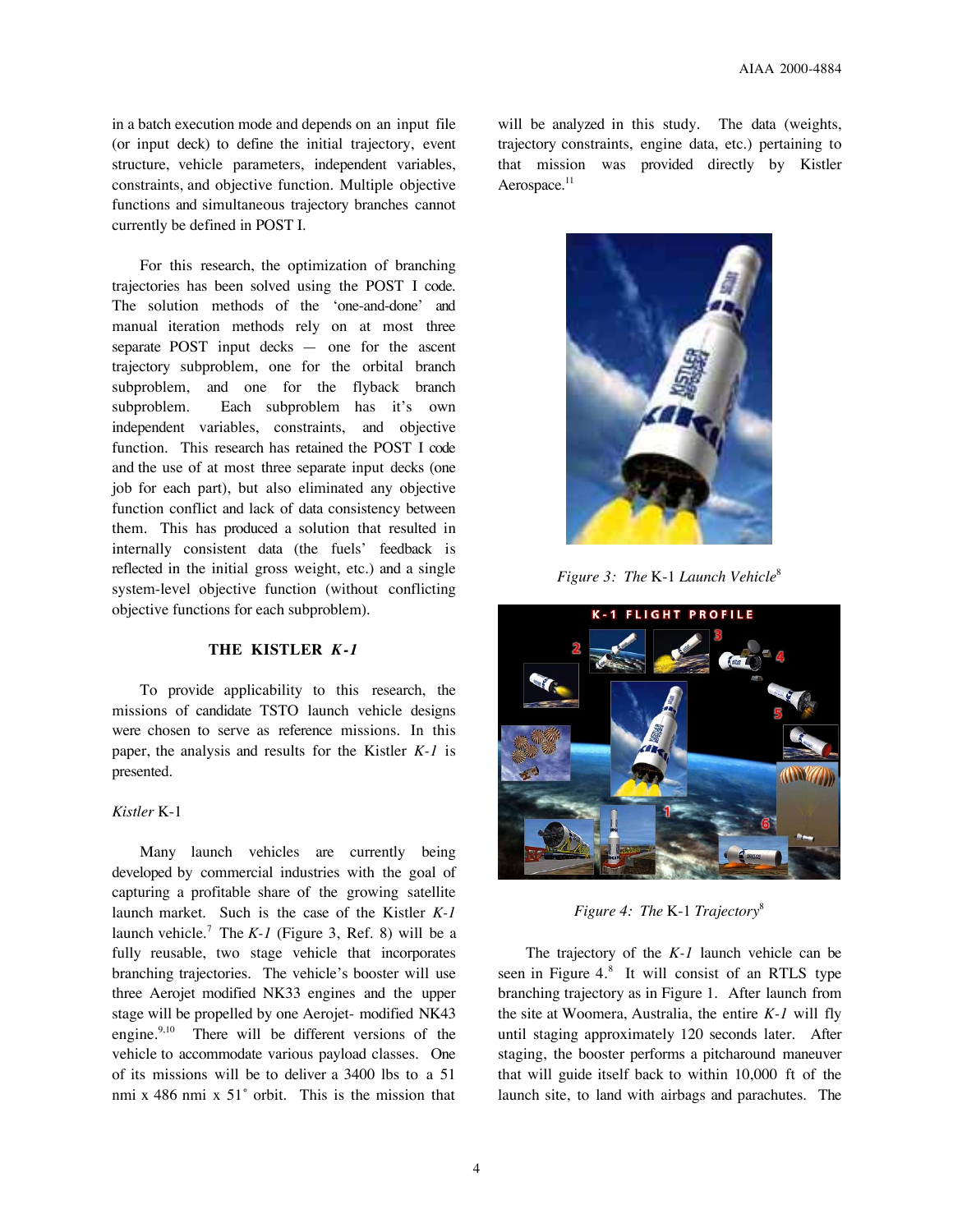upper stage will continue on to the designated orbit. For the purposes of this study, the simulation will end when the orbital targets have been attained. In reality, the *K-1*'s upper stage will deorbit and return to the launch site.

The trajectory is simulated through two POST decks. The first follows the vehicle from launch to orbital injection of the upper stage. Note that this specific simulation combines the ascent and orbital paths. The second, or flyback branch, follows just the booster from staging to its return to the launch site.

The reference *K-1* ascent trajectory deck's independent variables are twelve pitch angles and payload weight. The ascent has five constraints including orbital insertion criteria and will maximize the payload for a given set of propulsion characteristics, vehicle aerodynamics, *K-1* weights, and ascent propellant.

The reference flyback trajectory deck uses six independent variables: four pitch angles, azimuth of the pitcharound maneuver needed to initially head the vehicle in a direction back to the launch site, and engine burn time. The two constraints guarantee a smooth rocket pull-up and landing within a certain downrange distance. Given a set of engine propulsion characteristics, aerodynamics, and a staging point, the flyback trajectory nominally tries to minimize flyback fuel weight. The required staging point data from the ascent branch includes altitude, flight path angle, latitude, longitude, velocity, and velocity azimuth.

# **SOLUTION APPROACH**

The goal of the research was to retain the current analysis tool (POST) while producing a solution that results in internally consistent data (the true booster flyback fuel is reflected in the initial gross weight, etc.) and a single system-level objective function (without conflicting objective functions for each subproblem). In addition, the solution should be reasonably fast, robust, and efficient.

Solution techniques from the field of Multidisciplinary Design Optimization (MDO) were advantageously applied to the branching trajectory problem as it is posed as a coupled set of subproblems. Table 1 lists the characteristics of the MDO solution techniques that were used— fixed-point iteration (FPI), two variations of optimization-based decomposition (OBD), and collaborative optimization (CO). (POBD stands for partial optimization-based decomposition, in which only the feedback loops are broken. FOBD stands for full optimization-based decomposition, in which both feedforward and feedback loops are broken, resulting in a completely parallel execution.)In addition, an entry labeled 'Manual Iteration' is included for comparison. These methods have been used successfully by others for preliminary aircraft design $12$  and launch vehicle design.<sup>13</sup> The FPI method is a serial execution technique that uses an overall system optimizer. This method explicitly uses the coupled feedforward/feedback loops linking the variables of the subproblems. The collaborative and parallel optimization methods are decomposition algorithms in that they break feedback/feedforward loops between the subproblems and incorporate an overall system optimizer. In addition, collaborative optimization is a multi-level optimization scheme. These techniques are detailed in Reference 14 for the general branching trajectory problem.

Note that there are many ways to optimize the trajectories of both the upper stage and the booster. In this research, all of the methods analyzed for the *K-1* had a system-level objective of maximizing payload weight. For the *K-1* simulation, fixed weights were used for all weights except for booster ascent propellant weight, flyback fuel weight, and payload weight. The constant total propellant weight was the sum of the booster ascent propellant weight and the flyback fuel weight used. The payload weight was the objective to be maximized.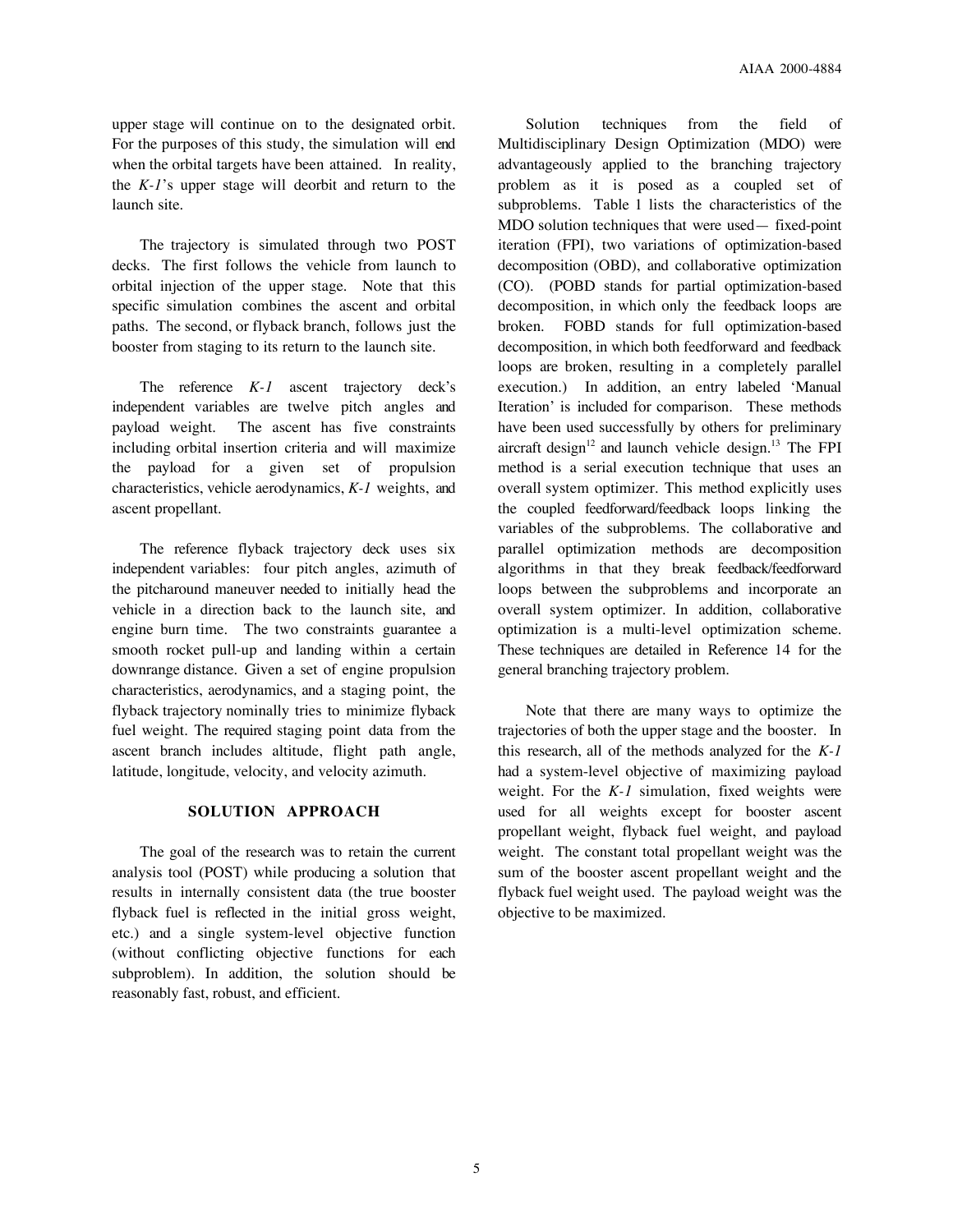| Method           | Internally | <b>Iteration</b> | Conflicting      | System-   | Analysis   | <b>Optimizer Strategy</b> |
|------------------|------------|------------------|------------------|-----------|------------|---------------------------|
|                  | Consistent | <b>Between</b>   | Objective        | level     | Execution  |                           |
|                  | Data       | <b>Branches</b>  | <b>Functions</b> | Optimizer |            |                           |
| Manual Iteration | Yes        | Yes              | <b>Yes</b>       | No        | Sequential | Distributed               |
| Fixed-Point      | Yes        | <b>Yes</b>       | N <sub>0</sub>   | Yes       | Sequential | System Level              |
| Iteration (FPI)  |            |                  |                  |           |            | (large)                   |
| Partial OBD      | Yes        | N <sub>0</sub>   | N <sub>0</sub>   | Yes       | Sequential | System Level              |
|                  |            |                  |                  |           |            | (very large)              |
| <b>Full OBD</b>  | Yes        | N <sub>0</sub>   | N <sub>0</sub>   | Yes       | Parallel   | System Level              |
|                  |            |                  |                  |           |            | (extremely large)         |
| Collaborative    | Yes        | N <sub>o</sub>   | N <sub>0</sub>   | Yes       | Parallel   | Distributed               |

*Table 1: Solution Techniques to Branching Problems*

# **RESULTS FOR THE KISTLER** *K-1*

#### *'One-and-Done' Method*

The 'One-and-Done' method does not account for the iterative, coupled nature of the ascent and flyback branches. The data extraction/insertion from the ascent POST deck to the flyback deck was performed manually. The results for this method appear in Table 2. The solution for this method will be the starting point for all the methods following this one. As a result, computational time is not listed for this method. The main reason to show this method's results is to see the large difference in the objective function (recall that the goal is to maximize payload weight) that can be achieved when iteration occurs.

*Table 2: 'One-and-Done' and Manual Iteration Method Results for* K-1

|           | Payload      | <b>POST</b>       | <b>Iterations</b> |
|-----------|--------------|-------------------|-------------------|
|           | Weight (lbs) | <b>CPU</b> Time   |                   |
| 'One-and- | 3,315        |                   |                   |
| Done'     |              |                   |                   |
| Manual    | 3,529        | $201 \text{ sec}$ |                   |
| Iteration |              |                   |                   |

For this method, the initial guess for booster ascent propellant is significant. The percentage of booster ascent propellant with respect to the total available used for this simulation was 92.88%. This left a little more than 7% for the flyback fuel. After the serial execution of the two POST decks, it was found that 1.2% of the initial flyback fuel was left over, or not used. If the guess for booster ascent propellant percentage was too high, then the possibility of not having enough flyback fuel would have existed. In that case, as far as the flyback simulation is concerned, the constraints would have been met, however, negative propellant would be used. In other words, the POST deck would have used the dry weight as propellant, resulting in an obviously wrong answer. That scenario highlights an example of one of the many deficiencies of this method.

As stated previously, the next method and the MDO methods will all begin with the solution to the 'one-and-done' method. Thus, the initial guesses are as follows: percentage of booster ascent propellant – 93.92%, percentage of flyback fuel – 6.08%, and payload weight  $-3,314.79$  lbs.

#### *Manual Iteration Method*

The manual iteration method uses two subproblem optimizers and no system-level optimizer. Execution is sequential and iterative between the ascent deck and the flyback deck. The flyback weight is updated as the iterations occur. Again, the data extraction/insertion is manual. Iteration information and execution time results are shown in Table 2. For this case, iteration was performed between the two basic subproblems to ensure data consistency (unlike the 'one-and –done' method), however the conflicting objective functions were not addressed. The convergence criterion for the manual iteration method was flyback fuel weight. The *K-1* was considered converged when this variable came within 0.01% of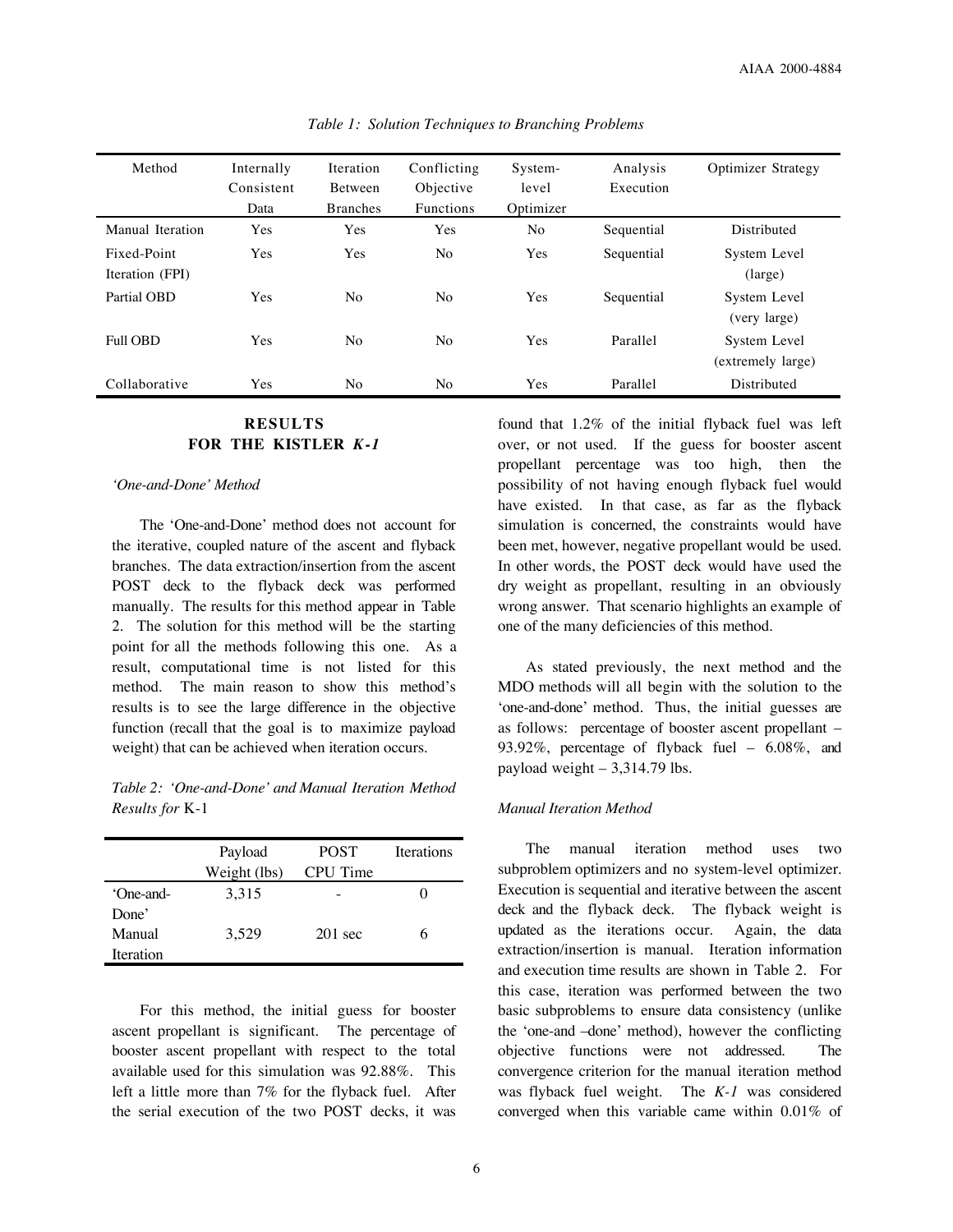the result from the previous iteration. This result will be used as a comparison case in the MDO method assessment currently being conducted.

#### *MDO Methods*

The MDO methods of fixed-point iteration, optimization-based decomposition, and collaborative optimization all require a system-level optimizer. The size of that optimizer for each of the MDO methods is listed in Table 3. The system-level optimizer used for the MDO methods was the Modified Method of Feasible Directions implemented by the software program DOT™. For the FPI and OBD methods, the gradients for the system-level optimizer were calculated using central finite differences. The entire process for each MDO method, including data extraction/insertion and gradient calculation, was automated using PERL and C++ codes.

*Table 3: Size of System Optimizer for the K-1 Branching Case*

|             | Kistler $K-1$         |       |  |  |
|-------------|-----------------------|-------|--|--|
|             | Constraints<br>Design |       |  |  |
|             | Variables             |       |  |  |
| <b>FPI</b>  | 19                    | 10    |  |  |
| <b>POBD</b> | 20                    | 11/12 |  |  |
| <b>FOBD</b> | 26                    | 24    |  |  |
| CО          |                       |       |  |  |

DOT™ requires that equality constraints be formulated as inequality constraints. Three of the constraints for the *K-1* POST decks were equalities; formulated as two inequality constraints, this brings the total number of constraints for the FPI method to ten. Note that for the partial OBD method there were either one or two more constrains in addition to those of the FPI method. The compatibility constraint can be posed as either a squared inequality constraint (eleven total constraints) or two inequality constraints (twelve total constraints.) The compatibility constraints for the full OBD method were posed as seven pairs of inequality constraints, thus the total number of constraints was twenty-four.

#### *Fixed-Point Iteration*

The FPI method involves use of a system-level optimizer and POST deck iteration. The POST decks are not optimized for this method. They are used to integrate the equations of motion using the set of controls given by the system-level optimizer. The POST deck iterations are considered converged when the flyback fuel weight was within 0.01% of itself, just like in the manual iteration method.

Detailed quantitative results can be seen in Tables 4 & 5. The FPI method gave an optimized solution of 3,544 pounds of payload weight in 16.3 minutes with eighteen system-level iterations. Figure 5 shows how the payload weight varied with function call. In addition, the plot shows the number of MMFD iterations, the line searches needed to define the search direction, per function call. Figure 6 shows the active constraint history for the FPI method, active constraints being those that were either violated or greater than –0.5.



*Figure 5: Payload Weight and System-Level Iterations per Function Call for the FPI Method*



*Figure 6: Active Constraint History per System-Level Iteration for the FPI Method*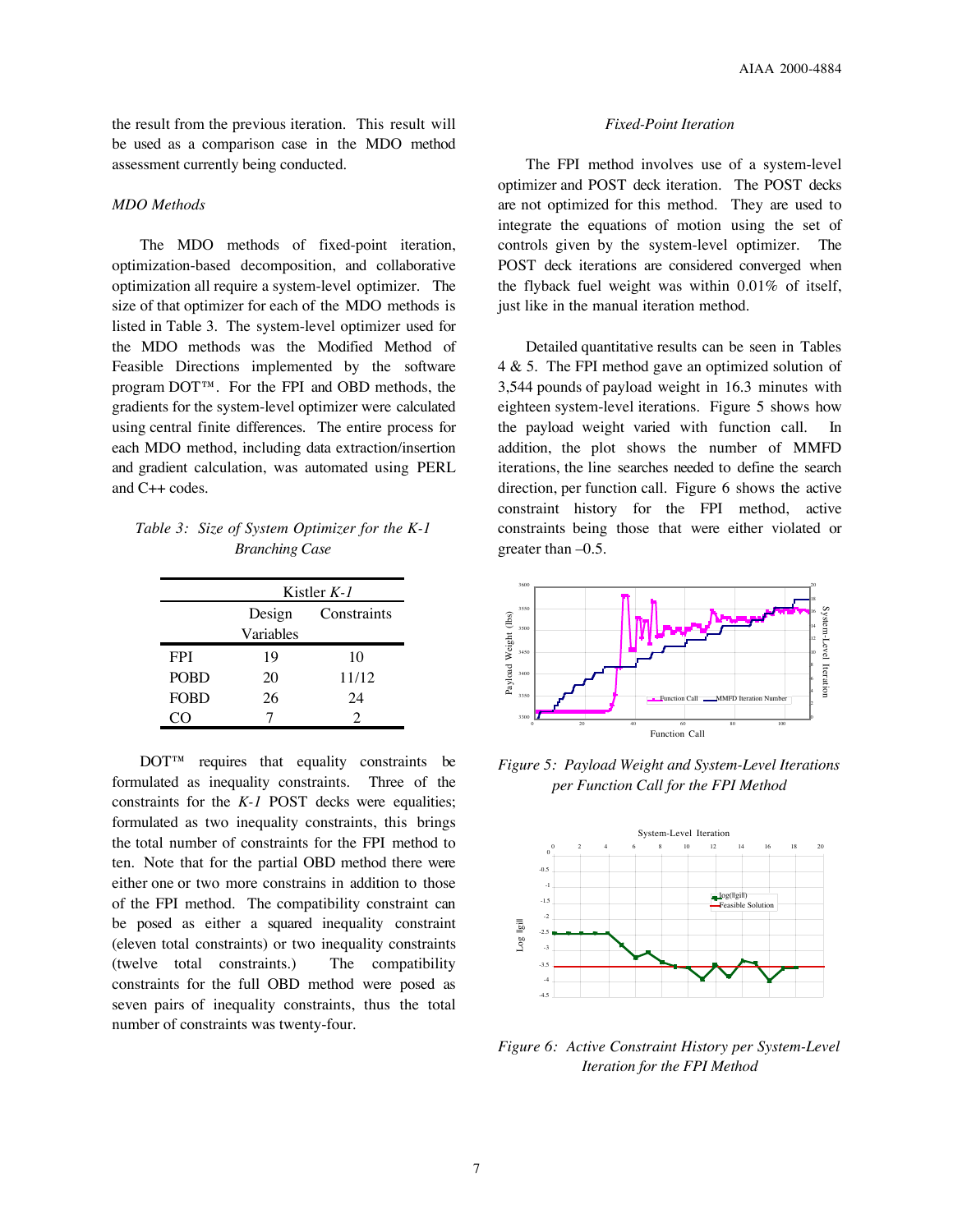### *Optimization-Based Decomposition*

Like the FPI method, the Partial OBD method involves use of a system-level optimizer and POST decks are not optimized. The feedback loops are eliminated by this method. The POBD methods resulted in an optimized payload weight of 3,567 pounds in twenty system-level iterations requiring 15.7 minutes.Additional numerical results are listed in Tables  $4 \& 5$ .

The Full OBD method also involves the use of a system-level optimizer and POST decks that are not optimized. For this method, there is no feedback *or* feedforward and the POST decks are executed in parallel. For the FOBD method, the optimization had to be restarted once due to a lack of progress the first time. After this restart, an optimal solution of 3,585 pounds of payload weight was found. This took about sixteen minutes total in thirty-four system-level iterations for the entire problem. More quantitative results are listed in Tables 4 & 5.

# *Collaborative Optimization*

|  |  |  | Table 4: K-1 Results Comparison (MDO) |  |  |
|--|--|--|---------------------------------------|--|--|
|--|--|--|---------------------------------------|--|--|

|                         | <b>Ascent Deck</b> | <b>Flyback Deck</b> |
|-------------------------|--------------------|---------------------|
| Flyback Fuel Weight     | Input              | Output              |
| Altitude                | Output             | Input               |
| Velocity                | Output             | Input               |
| <b>Azimuth Velocity</b> | Output             | Input               |
| Flight Path Angle       | Output             | Input               |
| Latitude                | Output             | Input               |
| Longitude               | Output             | Input               |

The CO method involves the use of a systemlevel optimizer and a parallel analysis structure. However, for this multi-level decomposition scheme, the POST decks *are* optimized using the NPSOL optimizer included in the POST software. There were eight target variables required for this method. These included the payload and flyback fuel weights and the six variables that composed the staging vector. Table 4 shows how these target variables were perceived by the ascent and flyback POST decks, as either inputs or outputs. The system-level constraints, or J's, were calculated accordingly.

Constraint gradient calculations were performed using the post-optimality sensitivity analysis.<sup>15</sup> The benefit from this analysis, in that numerous analysis calls can be eliminated, is exploited if the objective function gradient can also be calculated analytically. This was achieved by adding the objective function, payload weight, to the vector of target variables. In addition, it was included in the error, J, for the ascent deck and was perceived as an output *from* the ascent deck (but an input/control *in* the ascent deck). Consequently, the objective function gradient was easily and analytically derived.



*Figure 7: Payload Weight Tracking*



# *Figure 8: System-Level Coordination for Payload Weight*

The CO method gave an optimal solution of 3,569 pounds of payload weight. This was attained in seven system-level iterations requiring 1.84 hours. More results are given in the next section. Figure 7 illustrates how the payload weight changed per system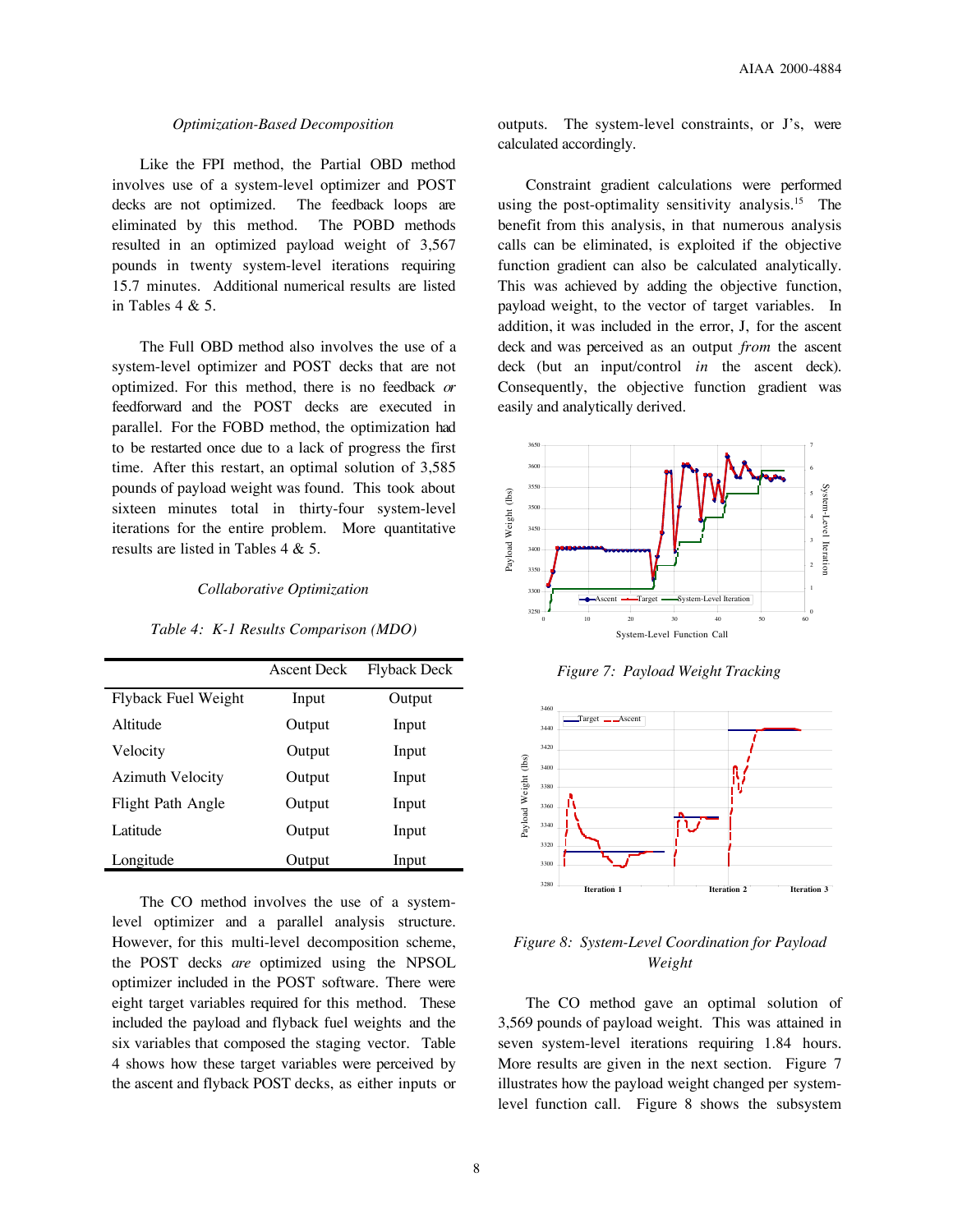level target achievement for the first three system-level iterations (0, 1, and 2) for the payload weight. In Figure 8, it is shown that the payload weight increased at every iteration. This occurred because the ascent deck optimization matched the target at each iteration.

#### **SUMMARY OF RESULTS**

Tables 5 and 6 give quantitative results for the Kistler *K-1* MDO methods. In Table 4, POST computational time refers to the total amount of time to run the POST decks for all calls, including function calls and gradient calls.

As indicated in Table 5, all methods increased the payload weight of the *K-1*, the fixed-point iteration method by about 15 pounds. The partial optimizationbased decomposition improved the payload weight of the *K-1* by approximately 23 pounds over the FPI method. The full optimization-based decomposition results in about a 42 pound increase in the payload weight over the FPI method. Use of the collaborative optimization method increased the payload by approximately 32 pounds. The decomposition methods gave an approximate  $40 - 55$  pound increase over the manual iteration method, a 1.6% increase, which is relevant considering the high costs per pound to launch payloads.

| Table 5: K-1 Results Comparison (MDO) |  |  |  |  |  |  |
|---------------------------------------|--|--|--|--|--|--|
|---------------------------------------|--|--|--|--|--|--|

| Method            | Optimized      | <b>POST</b> Computational |
|-------------------|----------------|---------------------------|
|                   | Payload Weight | Time                      |
| <b>FPI</b>        | 3,543.64 lbs   | 976.8 sec (16.3 min)      |
| POBD <sub>1</sub> | 3,566.82 lbs   | 939.5 sec (15.7 min)      |
| POBD <sub>2</sub> | 3,566.85 lbs   | 941.4 sec (15.7 min)      |
| <b>FOBD</b>       | 3,585.06 lbs   | 1,808.5 sec (30.14 min)   |
|                   | 3,569.04 lbs   | 6,627 sec (1.84 hrs)      |

It was expected that the FPI, POBD, FOBD, and CO methods result in the same objective function; however, the lack of performance by the FPI method may be attributed to the numerical noise introduced by the flyback fuel weight convergence tolerance on the internal POST iterations. This noise also affects the gradient calculations for the engine-on time design variable because for that gradient, internal POST iterations occur. This tolerance then affects the

flyback fuel weight and consequently the optimized payload weight. The marked difference in the FOBD method may partially be attributed to the existence of tolerances for the staging vector since the feedforward no longer existed. These tolerances would have affected the final payload weight.

Some definitions for the columns in Table 6 are required. The third column, 'POST calls,' refers to how many times an analysis evaluation occurred, including system-level, gradient (except for the CO method), and line search evaluations. For the FPI and POBD methods one 'POST call' is a sequential execution of both POST decks. For the FOBD and CO methods, one 'POST call' is a parallel execution of the two POST decks. Note that there are two numbers given for the CO method. The first is the number of 'POST calls' for the ascent deck, the second is for the flyback deck. As would be expected the number of 'POST calls' for the collaborative optimization method is significantly larger than that for the other methods. While the number of systemlevel iterations is smaller for CO, many function calls with the subsystems at each iteration were required.

*Table 6: K-1 Detailed Results Comparison (MDO)*

| Method                        | <b>POST</b> | System-           | Avg. CPU            |
|-------------------------------|-------------|-------------------|---------------------|
|                               | Calls       | Level             | Time/Function       |
|                               |             | <b>Iterations</b> | Call                |
| <b>FPI</b>                    | 884         | 18                | $1.105$ sec         |
| POBD <sub>1</sub>             | 843         | 20                | $1.114 \text{ sec}$ |
| POB <sub>D</sub> <sub>2</sub> | 843         | 20                | 1.117 sec           |
| <b>FOBD</b>                   | 1622        | 34                | $0.911$ sec         |
|                               | 2271/4745   |                   | $1.326$ min         |

In the fourth column, CPU time refers to the average time it took for one POST call to run, be that iteratively, sequentially, or in a parallel manner. At first glance, the average CPU times per function call listed in Table 6 are not what one would expect. The average time for the FPI method is usually larger than that for the OBD methods because the internal iterations for convergence are many. For the Kistler case, internal convergence occurred in zero or one iteration, usually zero for gradient calculation (this is because the flyback fuel weight is controlled by 'engine-on' time, one of the design variables). Thus for the majority of 'POST call', one POST call for the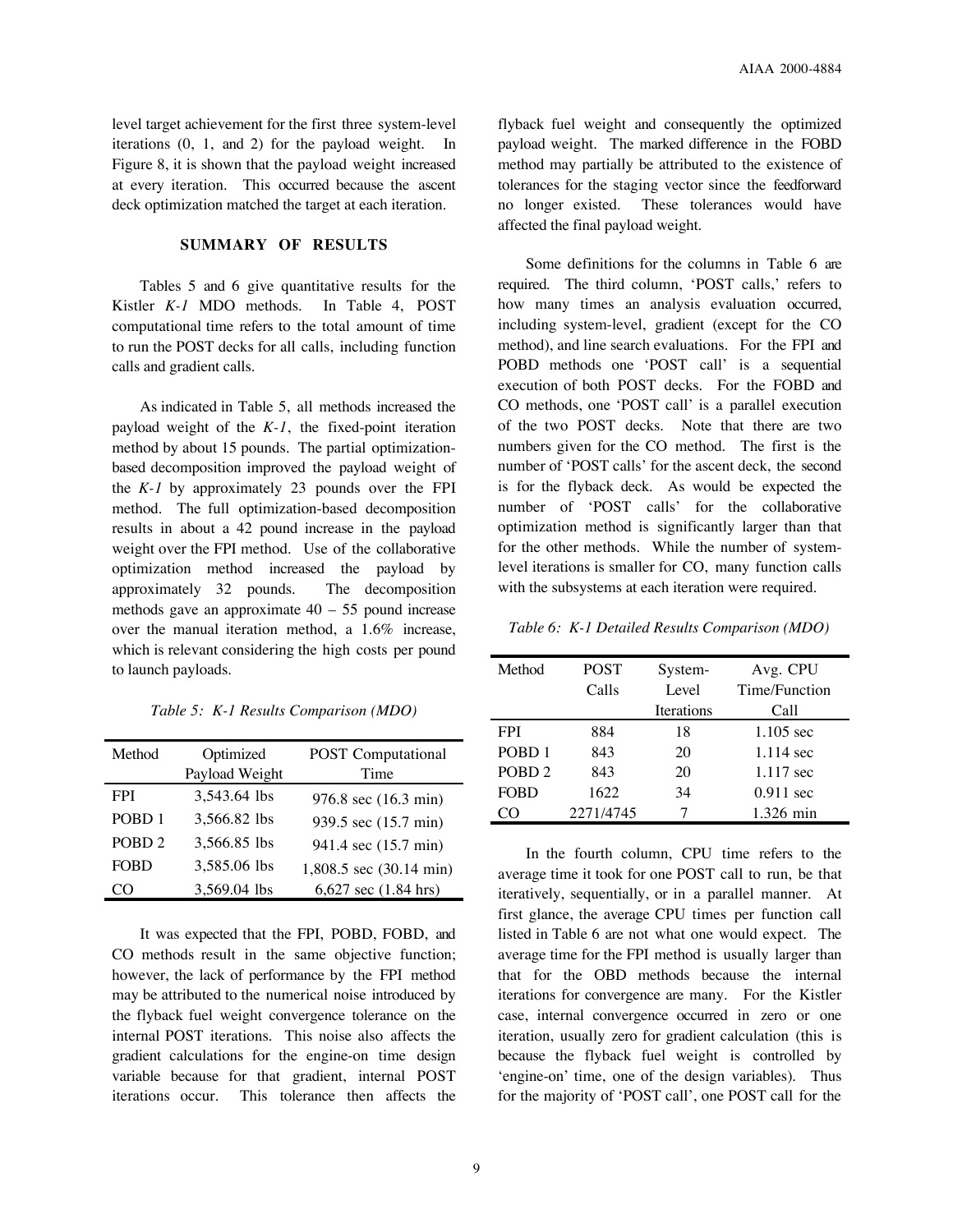FPI method would take approximately the same amount of time as one POST call for the POBD method. This is the case as shown in Table 6. The time for the FOBD method was smaller since the POST decks are executed in a parallel manner. The Ascent POST deck required a longer amount of execution time than the Flyback deck and its average time is that listed in Table 6. Even though the POST decks for the CO method were executed in parallel, the CPU time was longer because optimization of the POST decks required a longer amount of time than a simple integration of the equations of motion did.

Note that the results for the POBD method were the same regardless of which way the compatibility constraints were posed. This was not the case, however, for the FOBD method. When the compatibility constraints were formed as one inequality per design variable, a feasible solution was not found.

| Method            | Altitude          | Velocity | Gamma          |
|-------------------|-------------------|----------|----------------|
|                   | (f <sub>t</sub> ) | (ft/sec) | $(\text{deg})$ |
| MIM               | 138,028           | 4,172.28 | 33.337         |
| <b>FPI</b>        | 138,019           | 4,169.27 | 33.520         |
| POBD <sub>2</sub> | 138,014           | 4,166.92 | 33.272         |
| <b>FOBD</b>       | 137,542           | 4,160.34 | 32.892         |
| CO.               | 138,028           | 4,171.15 | 32.667         |

*Table 7: Staging Data Results for the K-1*

More quantitative results can be seen in Table 7 which shows the difference in staging vectors for the methods. Included for comparison is the staging vector for the manual iteration method. Since the results for the two POBD methods were almost exactly the same, just one is included in the table. Assuming that convergence tolerances affect the FPI method staging vector, the results from the other MDO methods imply that a smaller flight path angle can reduce flyback fuel weight consumed and thus, the increase the payload weight. (In the FOBD case, the lower staging altitude also has a similar effect.) The returning booster desires this lower angle so that it can perform its pitcharound maneuver more efficiently.

Through the ascent, the trajectories are very similar with regards to altitude and velocity. In fact, as can be seen in Table 7, the staging points are relatively close to one another. The angles of velocity azimuth, latitude, and longitude are expected to be identical considering there are no yawing movements during the ascent and the results of the table recognize that fact. In Figure 8, it is shown that the flyback altitudes exhibit differences. Differing pitch angles during the flyback pitcharound maneuver affect the flyback trajectory seen in Figure 9 as does the initial altitude.



*Figure 9: Altitude versus Time for the* K-1 *Branching Trajectory*

#### **CONCLUSIONS**

This paper has provided an introduction and results to the Kistler *K-1* branching trajectory optimization problem. The main deficiencies of the traditional methods of the 'one-and-done' and manual iteration methods were discussed for the branching trajectory problem. The main deficiency was that conflicting objective functions existed in these methods. Each POST deck had its own objective to fulfil, but compromises in each individual trajectory could benefit the entire trajectory. Multidisciplinary design optimization methods introduced a system-level optimizer that resulted in an overall, system-level objective being met for the branching trajectory problem. The use of these methods for the Kistler *K-1* problem showed that an increase in payload weight of 1%, on average, could be obtained. Is this rather small percentage worth it? When one considers the costs of launching payloads, about \$5,000 - \$6000 per pound, yes. More payload can be put into orbit per launch and thus, more profits.

The MDO techniques used to solve the branching trajectory problem were Fixed-Point Iteration, with a single system-level optimizer; Optimization-Based Decomposition to eliminate iteration between the